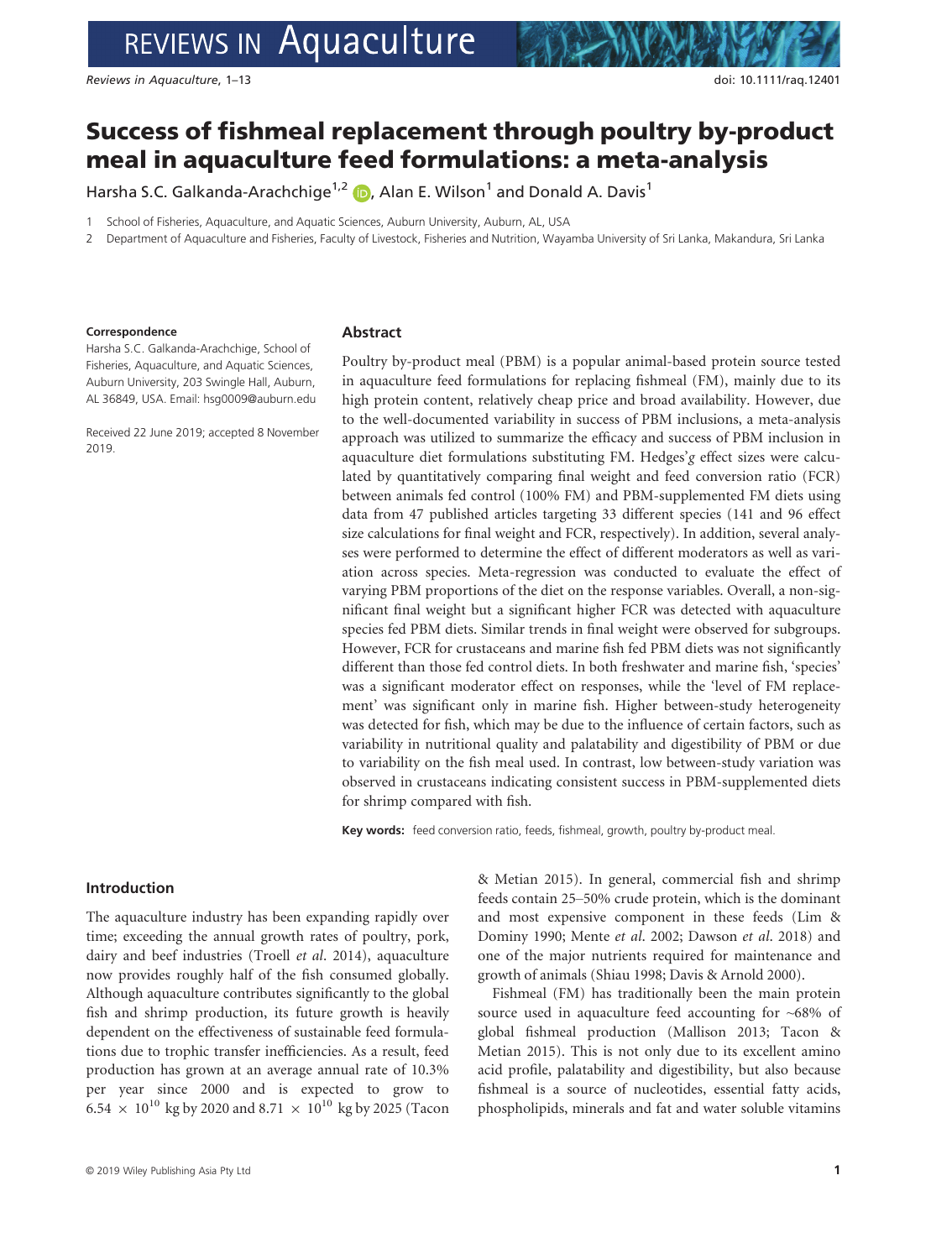(Tacon et al. 2009). Considering the upsurge in usage, Hardy (2010) argued that the demand will soon exceed the world production of fishmeal based on the expected growth rates of aquaculture production and fishmeal utilization in feeds. However, a steady decline of fishmeal inclusion levels in aquaculture feeds has been observed in recent years and may be in response to static supply, increasing price or ethical considerations (Oliva-Teles et al. 2015; Han et al. 2018). As an alternative to fishmeal, several animal protein sources have been tested, including rendered by-products, such as meat and bone meal and poultry by-product meal (PBM), due to their high crude protein (45–65%) content, good amino acid profile (Davis & Arnold 2000), consistent availability and relative low cost. However, some of the rendered animal protein meals, such as blood meal, hydrolysed feather meal or meat and bone meal, often have deficiencies or excesses in essential amino acids resulting in considerable variability in performances in fish especially when used alone as the main source of protein in diets (Davies et al. 1989; Hegedüs et al. 1990; Bureau et al. 2000; Abdel-Warith et al. 2001; Fasakin et al. 2005).

Poultry by-product meal, one of the most common poultry-based ingredients used in feed formulations, consists of ground rendered clean parts of the carcasses of slaughtered poultry, such as head, neck, feet and undeveloped eggs, exclusive of feathers and intestines (Dong et al. 1993; Cruz-Suárez *et al*. 2007). PBM emerged as one of the most promising alternative ingredients for fishmeal due to its high protein content, essential fatty acids, vitamins, minerals, palatability and protein quality (Cruz-Suárez *et al*. 2007; Gunben et al. 2014). Furthermore, PBM was identified as a relatively cheap source of protein compared with FM and readily available in large quantities throughout the year, especially in poultry-producing regions such as Asia (Abdul-Halim et al. 2014). However, like other animalbased proteins, variation in compositional quality is common, largely due to the variability in raw material composition, quality and processing specifications, such as temperature, time and pressure. Such variation results in deficiencies in certain essential amino acids, higher ash content and variability in digestibility (Davis & Arnold 2000; Robinson et al. 2001; Tacon et al. 2006; Garza De Yta et al. 2012; Dawson et al. 2018). Nevertheless, advancements in processing technologies in modern rendering facilities counteract these challenges through computerized process control in time and temperature of the cooking process that is critical in determining the final product quality (Cruz-Suárez *et al*. 2007; Najafabadi *et al*. 2007). In addition, laws and regulations in the selection of raw materials (such as prohibiting renderers from accepting and processing animals infected with avian influenza), sanitary transportation and handling play a vital role in safeguarding the product quality to stimulate its use in aquaculture

feeds (Bureau *et al*. 1999; Cruz-Suárez *et al*. 2007; Garza De Yta et al. 2012). As a result, PBM has been tested with varying success to replace FM in different dietary inclusion levels for numerous finfish and shellfish species. Hence, the current study uses meta-analysis to quantitatively synthesize the efficacy and success of PBM inclusion in aquaculture diet formulations as an alternative for FM across a wide range of studies, species and environmental conditions.

## Materials and methods

## Literature search and inclusion criteria

To evaluate growth performances (final weight and feed conversion ratio (FCR)) of fish and shrimp in response to different levels of FM replacements with PBM, inclusion criteria were set prior to the database search to minimize publication selection bias. Therefore, the following inclusion criteria were considered: (i) use of pure PBM in the feed formulations without any supplementation; thus, supplementation with any additional products, such as animal by-products and other attractants to yield a unique taste and improve the nutritional content of diet, was not considered; (ii) availability of isonitrogenous dietary information; (iii) reduction levels of FM as the inclusion effect of PBM in dietary formulation; and (iv) the assessment of organismal growth performance providing sufficient details for effect size calculations, such as sample size, mean response and some standard measurement of error. Studies fulfilling the above criteria were considered eligible to be included in this study. Following the Preferred Reporting Items for Systematic Reviews and Meta-Analyses (PRISMA) guidelines (Liberati et al. 2009), a comprehensive literature search was conducted in Web of Science to identify scientific articles investigating the growth responses of fish or shrimp over different dietary inclusion levels of PBM that replaced FM as the main protein source (Fig. 1). Literature searches used multiple combinations of the following terms: 'poultry-by-product meal', 'fishmeal', 'fishmeal replacement and growth'. In addition, several papers and data sets were added to the study based on previous experience with this field but that were missed by earlier searches as well as from citations within the papers found during the original search.

As of 10 March 2019, Web of Science generated 318 articles in response to the keyword combinations of 'poultry by-product meal and fishmeal', while 'poultry by-product meal and fishmeal replacement' resulted in 140 articles. After careful assessment of the titles and abstracts of these articles, 86 papers were selected to be screened for further processing through the inclusion criteria. Thirty-nine articles were excluded due to issues with the diet formulation (use of ingredient blends and other additives  $(n = 35)$ ),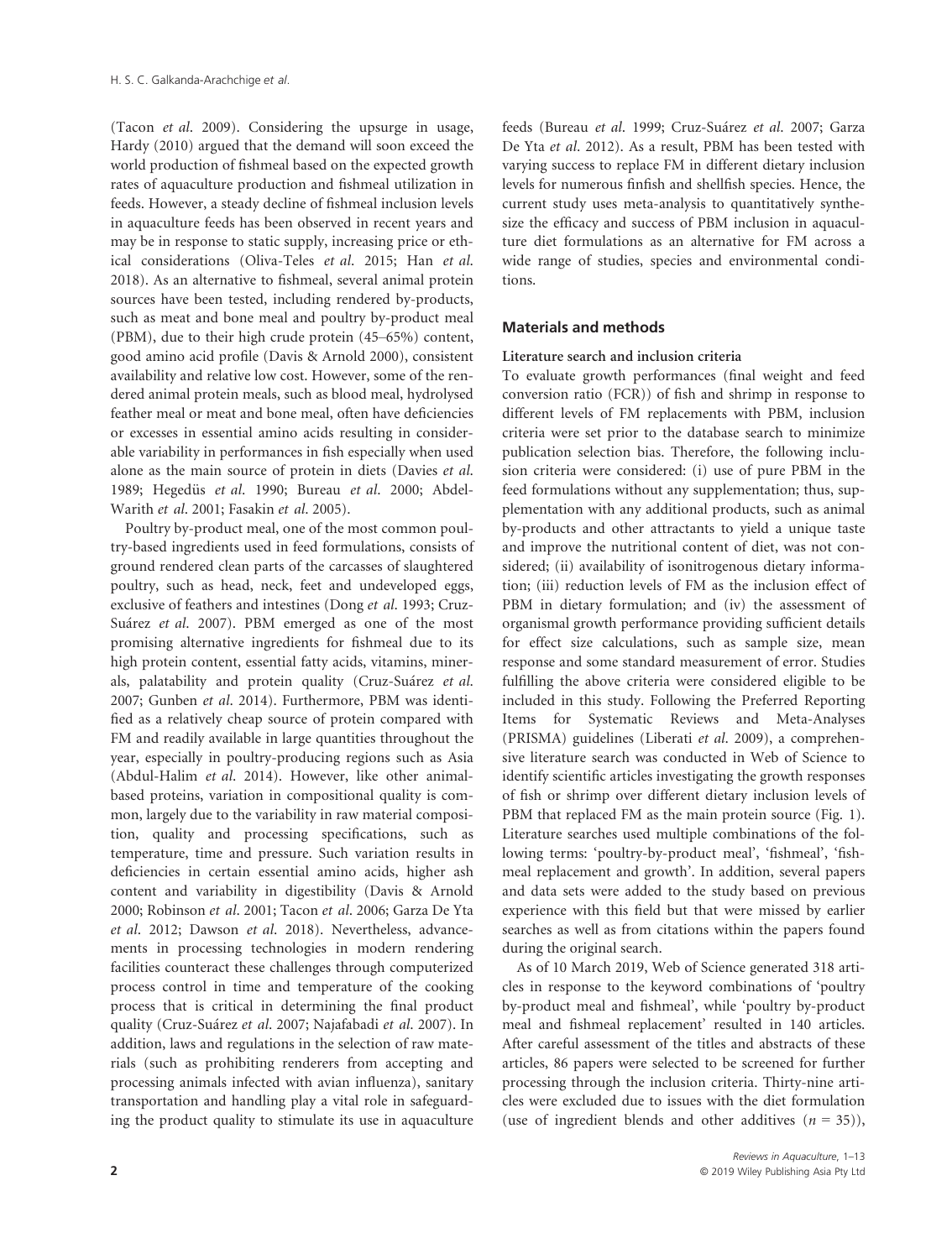

Figure 1 Flow chart for search results and selection details based on Preferred Reporting Items for Systematic Reviews and Meta-Analyses (PRISMA).

lack of FM control ( $n = 2$ ) or lack of data for effect size calculations  $(n = 2)$ ). A total of 47 articles were selected for data extraction (Fig. 1). A total of 237 comparisons (141 for final weight and 96 for FCR) across different levels of PBM substitution among 33 different aquatic species were included in this study (Tables 1, 2).

#### Data collection and analysis

All effect size calculations were conducted using the metafor package (Viechtbauer 2010) in the statistical software program R (R Core Team 2013). Hedges' g was chosen as the effect size due to its ease of interpretation, strong statistical properties and ability to correct for differences in sampling efforts between studies while accounting for small sample sizes (Cooper et al. 2009; Rosenberg et al. 2013). In simple terms, Hedges' g quantifies the magnitude of difference between the mean of the treatment population ( $\mu_1$ ; PBM replacement diet) to the mean of the control population  $(\mu_2; FM$  diet) scaled by the pooled weighted standard deviation  $(SD_p)$  (Hedges 1992; Preisser *et al.* 2005; Nakagawa et al. 2017). N is equal to the number of sample sizes of the two populations or groups  $(N = n1 + n2)$  which is used for the bias correction in small sample sizes.

$$
g = \frac{\mu_1 - \mu_2}{SD_p} \times \frac{N - 3}{N - 2.25} \times \sqrt{\frac{N - 2}{N}}
$$

A Hedges' g estimate of zero indicates no statistical difference in final weights or FCR between FM control and PBM replacement treatment diets. Hedges' g estimates  $> 0$ (lower 95% confidence interval is greater than zero) indicate a higher final weight or FCR due to PBM replacement compared with the FM control. Additional available information that could influence effects sizes, such as experiment duration, type of species, culture system and salinity, was also collected and used in moderator analyses. Some of the studies only provided pooled standard error (PSE) as the variance term. In such scenarios, PSE was used in the effect size calculation given that PSE is approximately the average SE of all treatment groups. SE (or PSE) values were converted to standard deviation (SD) using the formula:  $SD = SE*sqrt(n);$  where  $n =$  number of experimental replicates.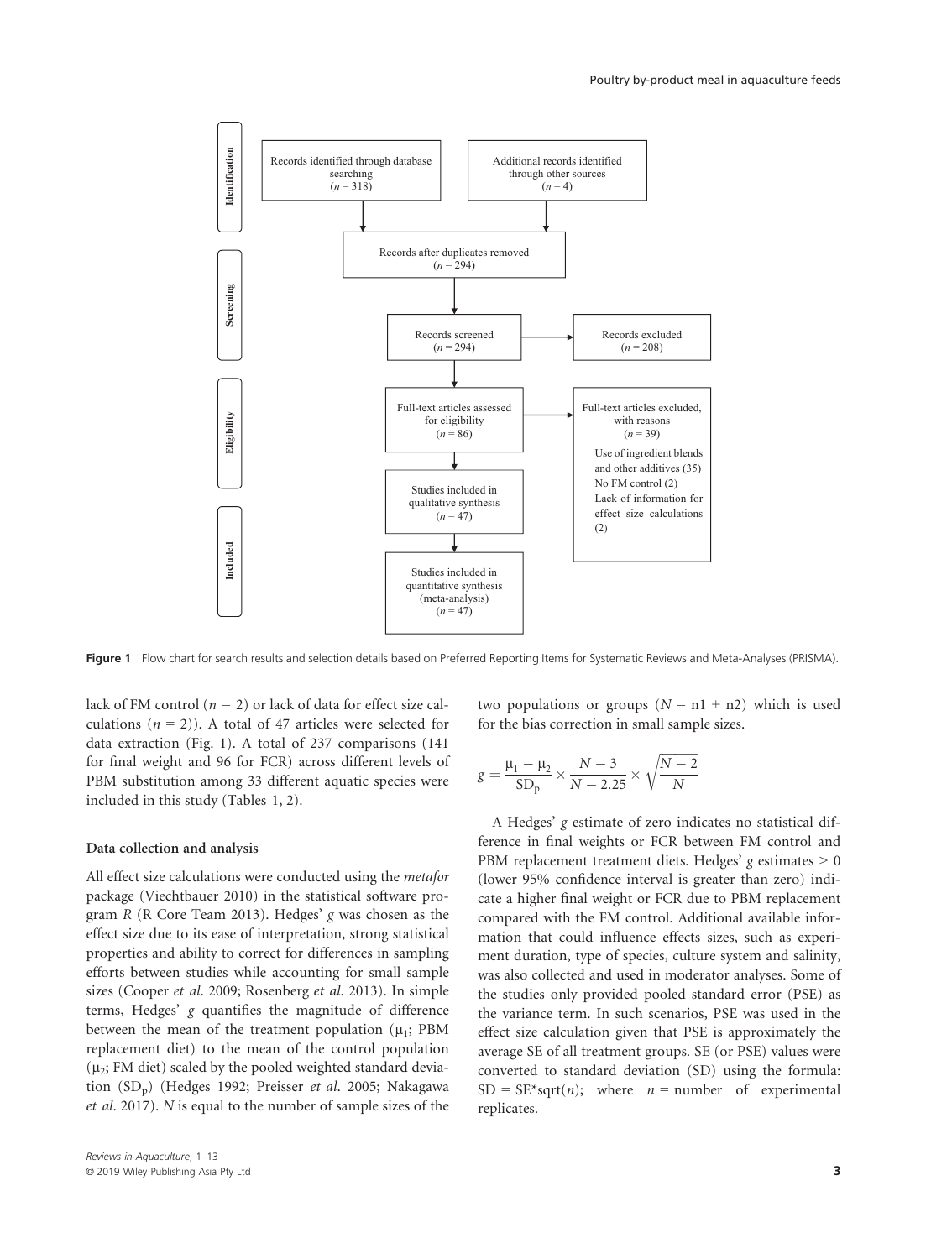| Final weight                                                                                                                   |                          |               | del)<br>Effect size (random-effects mo                                                                                                                                              |                |                                                                                                                                                           |                | Effect o         |                     | of moderators (mixed-effect model)        |                  |                        |                  |                    |                            |                 |
|--------------------------------------------------------------------------------------------------------------------------------|--------------------------|---------------|-------------------------------------------------------------------------------------------------------------------------------------------------------------------------------------|----------------|-----------------------------------------------------------------------------------------------------------------------------------------------------------|----------------|------------------|---------------------|-------------------------------------------|------------------|------------------------|------------------|--------------------|----------------------------|-----------------|
|                                                                                                                                |                          |               |                                                                                                                                                                                     |                |                                                                                                                                                           |                |                  | FM replace level    |                                           | Species          |                        |                  |                    | FM replace level + species |                 |
|                                                                                                                                | $\overline{\phantom{a}}$ | R             | Hedges' g value                                                                                                                                                                     | 55             | $\frac{1}{\cup}$                                                                                                                                          | P-value        | Ľ                | R <sup>2</sup>      | P-value                                   | R                | $\approx$              | P-value          | $\sim$             | $R^2$                      | P-value         |
| Subgroups<br>All species                                                                                                       | 134                      | 63.48         | $-0.265$                                                                                                                                                                            | 0.139          | $-0.538$ to 0.008                                                                                                                                         | 0.057          | 62.88            | 2.32                | 0.055                                     | 53.02            | 31.74                  | 0.0001           | 63.05              | 1.46                       | 0.111           |
| Species category<br>All crustaceans<br>All fish species                                                                        | 106<br>28                | 0.98<br>79.24 | $-0.424$<br>$-0.076$                                                                                                                                                                | 0.149<br>0.221 | 0.858 to 0.009<br>$-0.368$ to 0.217                                                                                                                       | 0.055<br>0.612 | 79.19<br>4.74    | $\circ$<br>$\circ$  | 0.090<br>0.458                            | 7.87<br>64.5     | 48.61<br>$\circ$       | 0.0001<br>0.525  | 7.65<br>79.61      | $\circ$<br>$\circ$         | 0.223<br>0.682  |
| Freshwater species<br>Habitat                                                                                                  | 62                       | 85.05         | $-0.421$                                                                                                                                                                            | 0.347          | $-1.100$ to 0.258                                                                                                                                         | 0.224          | 86.04            | $\circ$             | 0.838                                     | 73.98            | 44.71                  | 0.0001           | 85.66              | $\circ$                    | 0.100           |
| Brackish water species<br>Marine species                                                                                       | 20<br>52                 | 19.06<br>69   | $-0.048$<br>$-0.402$                                                                                                                                                                | 0.192<br>0.243 | $-0.425$ to 0.328<br>$-0.878$ to 0.075                                                                                                                    | 0.099<br>0.802 | 22.14<br>66.74   | 53<br>o,<br>$\circ$ | 0.006<br>0.434                            | 34.29<br>17.51   | 75.26<br>9.53          | 0.0001<br>0.281  | 21.97<br>61.82     | 26.81<br>$\circ$           | 0.0001<br>0.474 |
| Freshwater fish<br>Fish + habitat<br>Marine fish                                                                               | 56<br>52                 | 90.04<br>69   | $-0.601$<br>$-0.402$                                                                                                                                                                | 0.243<br>0.477 | $-1.535$ to 0.333<br>$-0.878$ to 0.075                                                                                                                    | 0.099<br>0.207 | 90.53<br>66.74   | 9.53<br>$\circ$     | 0.006<br>0.862                            | 34.29<br>77.57   | 75.26<br>58.51         | 0.0001<br>0.0001 | 57<br>61.82<br>89. | 8.57<br>26.81              | 0.0001<br>0.027 |
| C.L., confidence limits (lower and upper); FM, fishmeal;<br>particular moderator or moderators; SE, standard error.<br>Table 2 |                          |               | Effect size calculation outcomes for food conversion ratio (FCR) comparisons through random-effect model and mixed-effect model with FM replacement level and species as moderators |                | ia, percentage variation across studies due to heterogeneity; K, sample size (no. of comparisons); R <sup>2</sup> , amount of heterogeneity accounted for |                |                  |                     |                                           |                  |                        |                  |                    |                            |                 |
| FCR                                                                                                                            |                          |               | Effect size (random-effects model)                                                                                                                                                  |                |                                                                                                                                                           |                |                  |                     | Effect of moderators (mixed-effect model) |                  |                        |                  |                    |                            |                 |
|                                                                                                                                |                          |               |                                                                                                                                                                                     |                |                                                                                                                                                           |                | FM replace level |                     |                                           | Species          |                        |                  |                    | FM replace level           | + species       |
|                                                                                                                                | $\overline{\phantom{a}}$ | 2             | $\mathbf{\underline{\omega}}$<br>Hedges' g valu                                                                                                                                     | 55             | $\frac{1}{\cup}$                                                                                                                                          | P-value        | R                | $\approx$           | P-value                                   | R                | $R^2$                  | P-value          | Ľ                  | $\approx$                  | P-value         |
| Subgroups<br>All species                                                                                                       | $\overline{5}$           | 46.41         | 0.389                                                                                                                                                                               | 0.134          | $0.127 - 0.652$                                                                                                                                           | 0.004          | 42.61            | 14.02               | 0.0026                                    | 8.75             | 88.44                  | 0.0001           | 44.19              | $\overline{8.11}$          | 0.006           |
| Species category<br>All crustaceans<br>All fish species                                                                        |                          | 69.16         | 0.042<br>0.631                                                                                                                                                                      | 0.210<br>0.180 | $-0.311$ to 0.395<br>$0.219 - 1.043$                                                                                                                      | 0.815<br>0.003 | 63.75<br>$\circ$ | 21.28<br>$\leq$     | 0.0013<br>0.387                           | 36.37<br>$\circ$ | 72.79<br>$\frac{4}{2}$ | 0.6329<br>0.0001 | 64.64<br>$\circ$   | 17.89<br>$\leq$            | 0.003<br>0.571  |

C.L., confidence limits (lower and upper); FM, fishmeal; P, percentage variation across studies due to heterogeneity; k, sample size (no. of comparisons); R, amount of heterogeneity accounted for C.L., confidence limits (lower and upper); FM, fishmeal; I2, percentage variation across studies due to heterogeneity; k, sample size (no. of comparisons); R2, amount of heterogeneity accounted for particular moderator or moderators; SE, standard error. particular moderator or moderators; SE, standard error.

Freshwater fish 32 68.99 1.111 0.336 0.453 to 1.770 0.001 71.02 0 0.2421 42.45 63.17 <0.0001 51.48 50.75 0.009

0.001<br>0.243

0.453 to 1.770<br>-0.213 to 0.841

0.336<br>0.269

 $1.111$ <br>0.314

0.461 to 0.389 0.865 0 N/A 0.5462 0 N/A 0.481 0 N/A 0.636

0.2351<br>0.5462<br>0.0013

25.28 30.83  $\circ$ 

 $0.017$ <br>0.636<br><0.0001

 $21.21$ <br>
MA<br>
74.24

 $\circ$ 

0.481

57.49<br>N/A<br>79.12

40.29

 $0.0001$ 

36.18

 $0.0001$ 

0.009

50.75<br>50.75

51.48<br>51.48

 $0.0001$  $0.0001$ 

63.17<br>79.12

42.45<br>30.83

0.2421<br>0.0013

 $0.09$ <br>37.09

71.02<br>58.21

0.213 to 0.841 0.243 58.21 37.09 0.0013 30.83 79.12 <0.0001 36.18 74.24 <0.0001

0.213 to 0.841 0.243 58.21 37.09 0.0013 30.83 79.12 <0.0001 51.48 50.75 0.009

Freshwater species 38 46.58 0.75 0.221 0.317–1.183 0.001 50.57 0 0.2351 25.28 57.49 <0.0001 40.29 21.21 0.017

0.001

 $0.317 - 1.183$ 

0.865 0.243

 $-0.461$  to 0.389  $-0.213$  to 0.841

50.57  $0$ <br>58.21

Reviews in Aquaculture, 1–13

Fish + habitat

Freshwater fish Fish + habitat

Marine fish

Marine species

Habitat

Brackish water species 11 0

Brackish water species Freshwater species

 $\frac{8}{2}$  =  $\frac{1}{2}$ 

46.58  $0$ <br>68.98

Marine species 45 68.98 0.314 0.269 -

0.314  $-0.037$  $0.75$ 

Marine fish 45 68.98 0.314 0.269 -

68.99<br>68.98

 $\frac{2}{3}$ 

0.037 0.217 -

0.221<br>0.217<br>0.269

© 2019 Wiley Publishing Asia Pty Ltd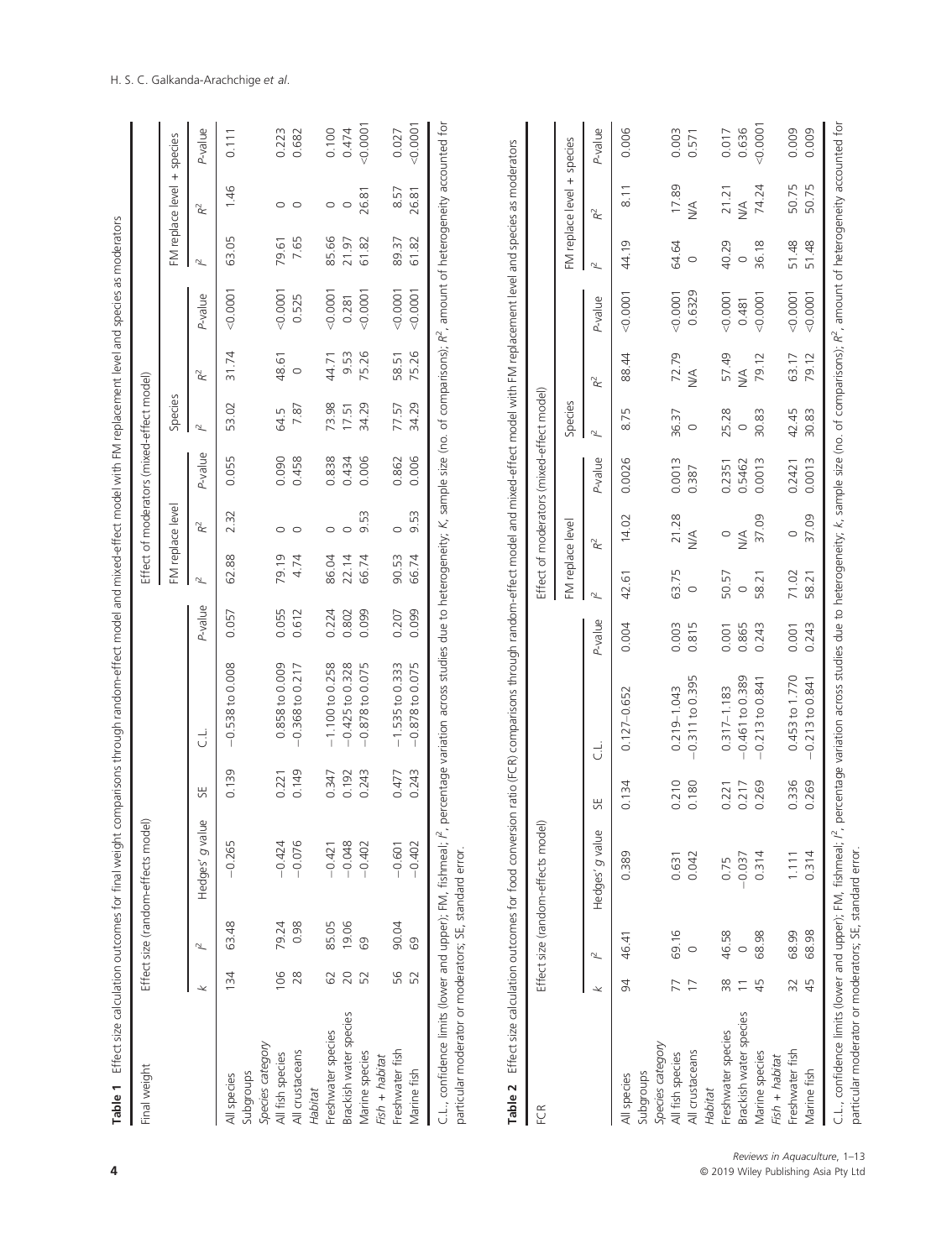To understand variation in effect sizes between potentially important subgroups, the studies were categorized within a variety of groups, including 'taxa-group' (i.e. fish, crustaceans), 'habitat' (i.e. freshwater, brackish, marine) and 'fish-habitat' (i.e. freshwater or marine fish excluding all crustaceans) groupings prior to meta-analyses. Randomeffects models were used to calculate Hedges' g for final weight and FCR, because this model assumes that the each study has a unique Hedges' g estimate due to biological and environmental variation across studies (Hedges 1992; Nakagawa & Santos 2012). To determine whether heterogeneity was due to the influence of moderators, a mixed-effects model was used with 'species' and 'percentage FM replacement through PBM' as primary moderators. Sensitivity analysis was done using the leave-one-out study analysis, which allows for the comparisons of between-study heterogeneity  $(I^2$ ; Higgins & Thompson 2002) with and without individual studies to determine their influence on effect sizes (Nakagawa et al. 2017). Random-effects meta-regression analysis (Borenstein et al. 2009) was conducted using the percentage FM replacement through PBM as the continuous moderator to detect its influence on Hedges' g effect sizes for final weight and FCR.

To determine whether there was publication bias, funnel plots, Egger's regression test (Egger et al. 1997) and Begg's rank correlation test (Begg & Mazumdar 1994) were applied to the data set. Funnel plots are commonly used to detect publication bias as it approximately resemble a symmetrical (inverted) funnel in the absence of bias (Harbord et al. 2009). However, this has been used as an informal technique, in which skewness in the graph is identified visually. Therefore, two additional common statistical tests, Egger's regression test and Begg's rank correlation tests, were used to quantify funnel plot asymmetry (Harbord et al. 2009).

#### Results

## Effect size comparisons between control and treatment groups

Comparisons between 100% FM (control) and PBM substitutions (treatments containing any concentration of PBM)  $yielded$  an overall non-significant effect of  $-0.27$  $(P = 0.057)$  for final weight and highly significant effect of 0.39 ( $P = 0.004$ ) for FCR (Figs 2, 3). Significantly higher FCR was detected during the subgroup analysis for freshwater fish (1.11;  $P = 0.001$ ), all freshwater species (0.75;  $P = 0.001$ ) and all fish species (0.63;  $P = 0.003$ ) fed PBM diets. However, FCR of crustaceans  $(0.04; P = 0.82)$  and marine fish (0.31;  $P = 0.24$ ) was not significantly different between control and PBM diets.

Measures of heterogeneity  $(I^2)$  indicated considerable between-study variation for both response variables in fish



**Figure 2** Hedges' g comparisons for final weight (mean  $\pm$  95% CI); subgroup analysis (random-effects model).



Figure 3 Hedges'  $g$  comparisons for food conversion ratio (mean  $\pm$  95% CI); subgroup analysis (random-effects model)

for final weight (79%) and FCR (69%; Tables 1, 2). Such levels of heterogeneity suggested further moderator analyses were needed to explain the factors mediating the variation in effect sizes across studies. In contrast, crustaceans had extremely low  $I^2$  (<1% for both final weight and FCR comparisons) suggesting that most of the variability in a particular subgroup was likely due to sampling error within individual experiments (Tables 1, 2).

In terms of publication bias, both Egger's regression test and Begg's rank correlation test were significant  $(P < 0.005)$  using the complete data set or when only fish studies were included, which were supported by asymmetrical funnel plots. However, no significant publication bias was detected for crustaceans ( $P > 0.005$ ). Significant funnel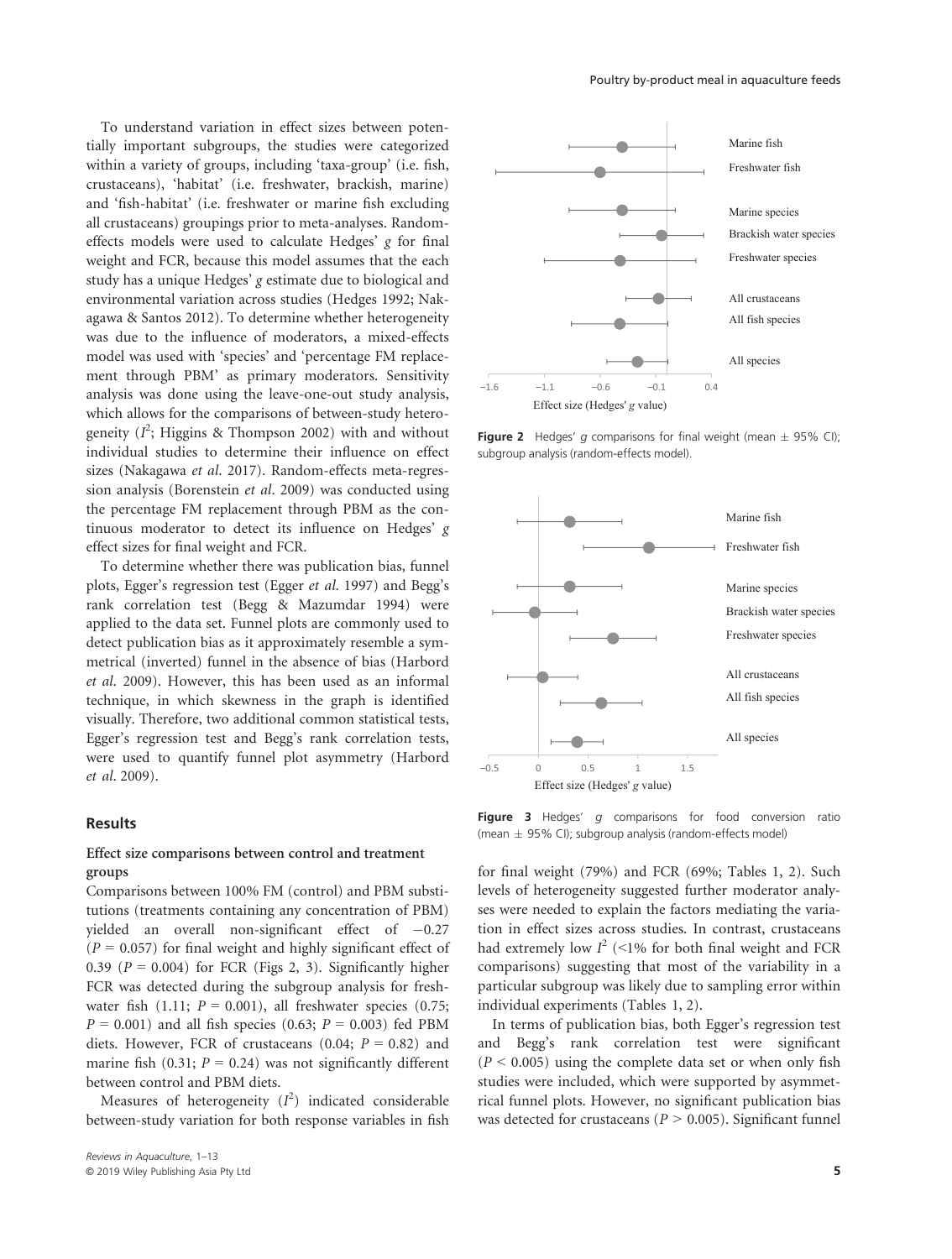plot asymmetry could be attributed to reporting bias, true between-study heterogeneity and/or chance (Higgins & Green 2008; Sterne et al. 2011).

#### Effect of moderators on Hedges' g

#### Final weight

Only 1.5% of the total amount of heterogeneity was accounted for by including FM replacement level and species as moderators in the mixed-effect model for final weight across all studies (Table 1). The omnibus test (QM = 4.40, d.f. = 2,  $P = 0.11$ ) confirmed the non-significant effect of both moderators to the overall heterogeneity, while the test for residual heterogeneity was significant  $(QE = 406.32, d.f. = 131, P < 0.0001)$ , possibly indicating that other moderators not considered in the model are influencing the response (Viechtbauer 2010). A non-significant effect (QM = 0.77, d.f. = 2,  $P = 0.68$ ) of moderators on the outcomes was noted with the crustacean subgroup, while the residual heterogeneity test  $(QE = 30.92,$ d.f. = 25,  $P = 0.19$ ) indicated no need for further moderator analyses due to its relatively low between-study variance. However, when it comes to final weight comparisons in freshwater fish, FM replacement level and species as moderators accounted for a significant 8.6% of the heterogeneity (QM = 7.21, d.f. = 2,  $P = 0.03$ ). Out of the two moderators, only species had significant influence on heterogeneity ( $P = 0.01$ ), while FM replacement level  $(P = 0.45)$  did not contribute much to the variability between studies. In addition, a significant test for residual heterogeneity (QE = 216.65, d.f. = 51,  $P < 0.0001$ ) suggests other moderators not considered in the model may explain additional variability between studies. Further pronounced effects of moderators were detected in marine fish, which shared 27% of the total amount of heterogeneity for final weight. Significant effects of both FM replacement and species were detected on the overall heterogeneity in final weight comparisons of marine fish ( $QM = 19.10$ , d.f. = 2,  $P < 0.0001$ ); however, additional unexplained heterogeneity remained for this subgroup ( $P \le 0.0001$ ).

## FCR

About 8.1% of the total amount of heterogeneity was accounted for by including FM replacement level and species as moderators in the mixed-effect model for FCR in the overall data set (Table 2). Though omnibus test  $(QM = 10.27, d.f. = 2, P = 0.01)$  revealed a significant contribution of moderators to the overall heterogeneity, only FM replacement level ( $P = 0.004$ ) appeared significant and other unknown moderators influenced the remaining residual heterogeneity  $(QE = 406.32, d.f. = 131,$  $P < 0.0001$ ). There was a non-significant effect  $(OM = 0.75, d.f. = 2, P = 0.39)$  of moderators for

crustaceans, which is further supported by low residual heterogeneity (QE = 4.65, d.f. = 15,  $P = 0.99$ ). However, when it comes to the FCR comparisons in freshwater fish, both FM replacement level and species as moderators accounted for 51% of the heterogeneity ( $QM = 9.43$ , d.f. = 2,  $P = 0.01$ ). Both FM replacement level ( $P = 0.04$ ) and species ( $P = 0.01$ ) showed a significant influence on heterogeneity as moderators for the between-study variance in FCR. However, other unexplained variation is likely due to other moderators not considered in this analysis  $(QE = 82.75, d.f. = 29, P < 0.0001)$ . As noted in final weight, a significant moderator effect was noted in marine fish for FCR as well, which shared 74% of the total amount of heterogeneity. For marine fish, both FM replacement  $(P = 0.005)$  and species  $(P < 0.0001)$  were important moderators (QM = 36.42, d.f. = 2,  $P < 0.0001$ ) and explained a significant portion of the residual heterogeneity  $(QE = 91.90, d.f. = 42, P < 0.0001).$ 

### Meta-regression analysis

Meta-regression analysis conducted using the percentage FM replacement with PBM as the continuous moderator revealed a non-significant relationship on the effect sizes of both final weight and FCR in crustaceans and freshwater fish ( $P > 0.24$ ; Fig. 4). In marine fish, a significant negative relationship was noted on the effect sizes for final weight  $(P = 0.006;$  Fig. 4c), while a significant positive trend was noted for FCR ( $P = 0.0013$ ; Fig. 4f).

## **Discussion**

Ingredient characterization is a key strategy to determine the potential use of any ingredient in aquaculture feed. Chemical composition and variability due to its origin and processing specifications serves as a preliminary evaluation, while the estimation of energy and nutrient availability of ingredient and its palatability to an animal is also vital. PBM emerged as a promising alternative ingredient for FM in aquaculture feed formulations due to a variety of reasons, including high protein content, reduced ash content, good acceptance by many species based on palatability and attractability, as a good source of cholesterol and phospholipids, worldwide availability and reduced cost compared with FM (Yu 2006; Cruz-Suárez et al. 2007; Abdul-Halim et al. 2014; Gunben et al. 2014). As a result, numerous studies from around the world have examined a large diversity of fish and crustaceans fed diets containing various levels of PBM. However, the outcomes of these studies have varied widely, emphasizing the need to synthesize the results.

Through this quantitative synthesis, the relative difference for final weight between 100% FM (control) and PBM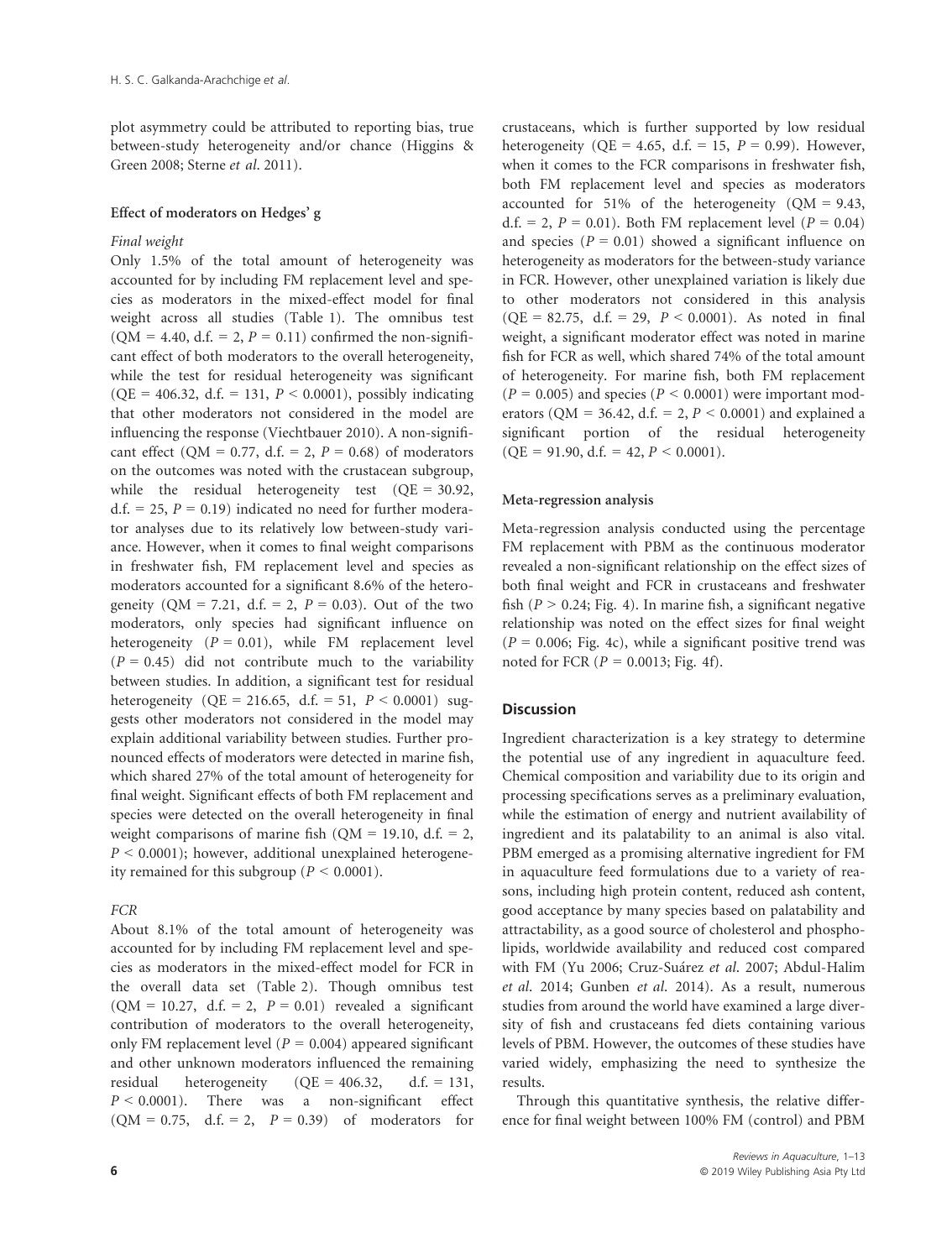

Figure 4 Fishmeal replacement through poultry by-product meal (%) as continuous moderator (random-effect model meta-regression) to detect its relationship with pooled effect sizes of final weight (a = crustaceans, b = freshwater fish and c = marine fish) and feed conversion ratio (d = crustaceans, e = freshwater fish and f = marine fish; each effect size represented by one circle, and the diameter of circle shows the confidence interval).

substitutions (treatments) was small (Hedges'  $g = -0.265$ ) and non-significant ( $P = 0.057$ ) for all species where data were available (Fig. 2). One explanation for the high between-study heterogeneity  $(I^2)$  of freshwater and marine fish species groups could be due to high species diversity included in this study (13 freshwater fish species and 12 marine fish species). Species was shown to be a significant moderator for both freshwater and marine fish species (Tables 1, 2). In addition, FM replacement level was an important moderator for final weight in marine, but not freshwater, fish species. Numerous studies support these quantitative outcomes, revealing the possibility of total replacement of fishmeal with PBM in freshwater fish species, such as European eel (Appelbaum et al. 1996), Nile tilapia (Oreochromis niloticus) (El-Sayed 1998; Hernández et al. 2010), catla (Catla catla) (Hasan et al. 1993), rohu (Labeo rohita) (Hasan & Das 1993), sunshine bass (female White Bass Morone chrysops  $\times$  male Striped Bass M. saxatilis) (Webster et al. 1999, 2000), hybrid striped bass (Morone chrysops  $\times$  Morone saxatilis) (Rawles et al. 2011) and tenches (Tinca tinca) (Panicz et al. 2017). Growth performance and feed utilization of snakehead (Channa striata) were not adversely affected by the incremental

inclusion of PBM up to the highest protein replacement level tested (40%) by Abdul-Halim et al. (2014), while FM replacements with PBM did not compromise growth in rainbow trout (Oncorhynchus mykiss; PBM  $\leq$  59%) (Parés-Sierra et al. 2014), European eel (Anguilla anguilla; PBM ≤ 50%) (Gallagher & Degani 1988), African catfish (Clarias gariepinus; PBM  $\leq 40\%$ ) (Abdel-Warith et al. 2001), tench (Tinca tinca; PBM  $\leq$  25%) (González-Rodríguez et al. 2016) and mirror carp (Cyprinus carpio; PBM  $\leq$  20%) (Emre *et al.* 2003). In summary, it appears that many freshwater fish species tolerate PBM up to 100% FM replacements, while a majority accept >50% PBM in diet without an issue.

However, broader variation in final weights in marine fish confirmed the significant effect of both moderators (species and FM replacement level) considered in this study. As a result, equivalent growth to those fed the 100% FM protein (control) was noted with PBM inclusion level up to 90% in Juvenile Black Sea Bass (Centropristis striata) (Dawson et al. 2018), up to 80% in marine Japanese Sea Bass (Lateolabrax japonicus) (Wang et al. 2015), up to 67% in Totoaba (Totoaba macdonaldi) (Zapata et al. 2016) and Florida Pompano (Trachinotus carolinus) (Rossi & Davis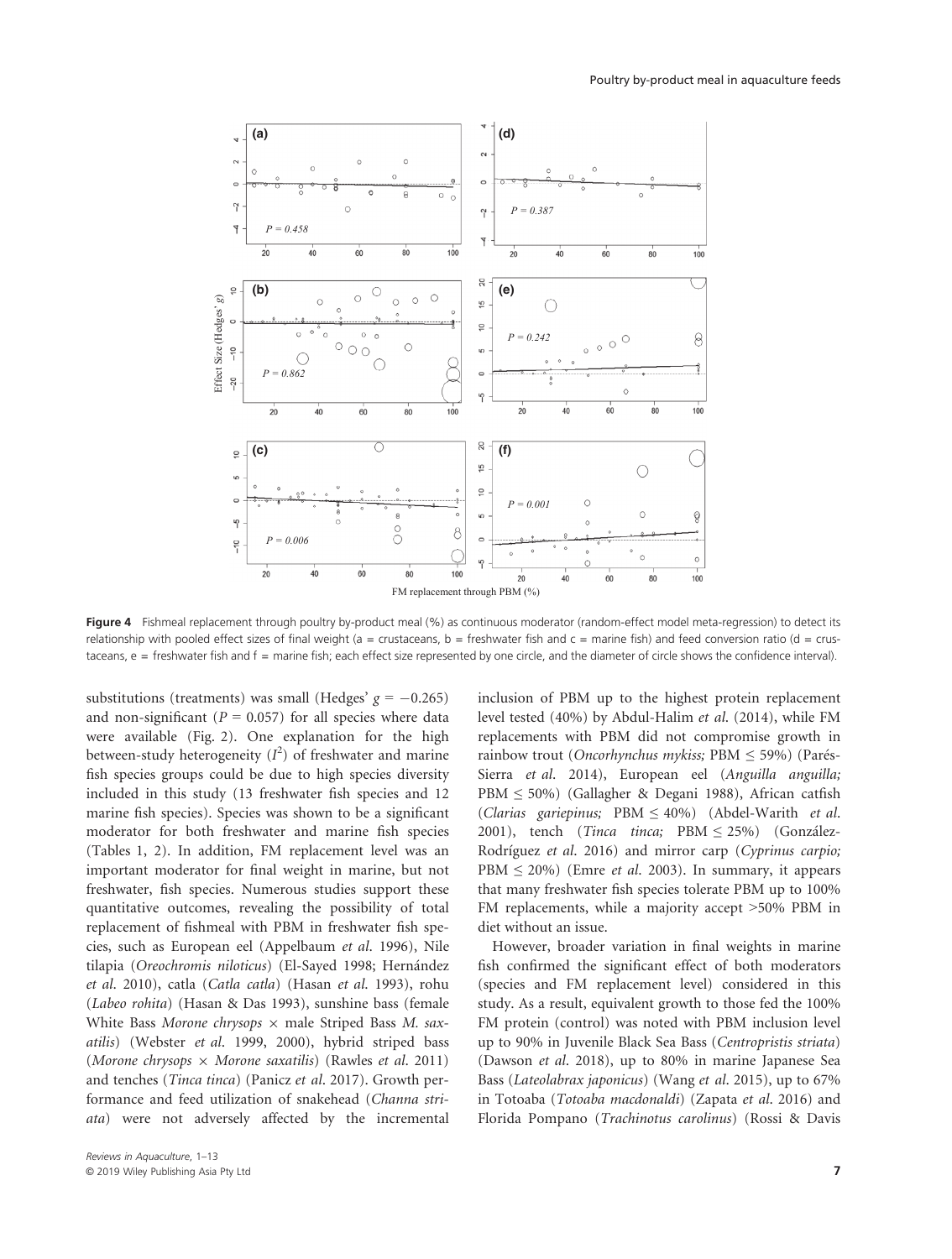2012; Riche 2015), up to 60% for cobia (Rachycentron canadum) (Zhou et al. 2011), up to 59% in red sea bream yearlings (Pagrus major) (Takagi et al. 2000), up to 50% in spotted rose snapper (*Lutjanus guttatus*) (Hernández *et al*. 2014), gilthead sea bream (Sparus aurata) (Nengas et al. 1999), black sea turbot (Psetta maeoticus) (Yigit et al. 2006) and Chinook salmon (Oncorhynchus tshawytscha) (Fowler 1991), up to 25% in silver seabream (Rhabdosargus sarba) (El-Sayed 1994), up to 21% in Australian snapper (Pagrus auratus) (Quartararo et al. 1998) and up to 14% in red drum (Sciaenops ocellatus) (Kureshy et al. 2000). In addition, success with 100% FM substitutions through PBM was documented with tiger grouper juveniles (Epinephelus fuscoguttatus) (Gunben et al. 2014) and humpback grouper (Cromileptes altivelis) (Shapawi et al. 2007) with no adverse effects on growth performances of fish.

In contrast to observed effects for fish, PBM inclusion in crustacean diets had negligible between-study heterogeneity  $(I<sup>2</sup> < 1)$  and statistically insignificant effects on final weight  $(-0.08; P = 0.612)$  or FCR (0.04;  $P = 0.815$ ). The success of PBM in crustaceans might be related to relatively few species included in our data set (i.e. two brackish water shrimp species, freshwater prawn and crayfish), minor effects of AA and FA imbalances or that the PMB diet satisfied AA and FA requirements for these taxa, or higher palatability and digestibility of PBM diets in crustaceans.

The protein content of PBM used in the studies selected for the current meta-analysis ranged from 51% to 72% due to the variation in the raw material quality and processing specifications. Several authors noted the importance of protein quality, emphasizing the lower availability of certain essential amino acids (AA) in PBM compared with fishmeal, which is assumed to have the ideal AA profile for a majority of aquaculture species (Abdel-Warith et al. 2001; Keramat Amirkolaie et al. 2014). Amino acid shortages in PBM are cited as the reason for the reduced fish growth at higher FM replacement levels relative to fishmeal, which is conditional based on the essential amino acid (EAA) requirements of the targeted species (Karapanagiotidis et al. 2019). In general, PBM protein is known to contain lower levels of methionine and lysine compared with FM, which is considered to be the limiting factor for growth in many species, such as Florida pompano (Riche 2015), African catfish (Abdel-Warith et al. 2001), humpback grouper (Shapawi et al. 2007), rainbow trout (Steffens 1994; Millamena 2002; El-Haroun et al. 2009; Keramat Amirkolaie et al. 2014), hybrid striped bass (Gaylord & Rawles 2005) and gilthead seabream (Nengas et al. 1999) at higher PBM inclusions in the diet. However, Yigit et al. (2006) suggested that the negative growth observed with black sea turbot to lysine alone, while methionine was identified as the limiting factor for hybrid striped bass (Gaylord & Rawles 2005), gilthead sea bream (Sparus aurata)

(Karapanagiotidis et al. 2019), juvenile tench (González-Rodríguez *et al.* 2016) and cobia (Zhou *et al.* 2011) at higher PBM inclusions. In a study with Sobaity sea bream, limited methionine and taurine contents were noted as the reasons for suppressed fish growth (>60% PBM) (Hekmatpour et al. 2018), while lower levels of histidine and lysine negatively affected growth in sea bream (Nengas et al. 1999), and limited histidine, methionine, isoleucine, lysine and phenylalanine reduced growth in spotted rose snapper were identified to cause growth reductions with high inclusions of PBM (Cowey et al. 1985; Nengas et al. 1999; Hernández et al. 2014). In conclusion, the absence or imbalance of certain AAs in PBM may play a key role in determining the success of their used as FM replacements in aquaculture feed formulations for both freshwater and marine fish and crustaceans.

Generally,  $n - 3$  polyunsaturated fatty acids (PUFA) are indispensable for optimum growth and survival of many fish species, specifically for marine fish, with requirements vary based on target species, water temperature and natural feeding habits (Watanabe 1982; Nengas et al. 1999). Fish oil is considered to be the key lipid source in aquaculture feeds in part because of the high proportion of  $n-3$  long chain highly unsaturated fatty acids (LC-HUFA), such as eicosapentaenoic acid (EPA,  $20:5n - 3$ ) and docosahexaenoic acid (DHA,  $22:6n-3$ ) (Asdari *et al.* 2011; Zhou et al. 2014) which are available, typically in low abundance, in FM. In contrast, PBM and poultry oil are rich in monounsaturated fatty acids (MUFA) (particularly oleic acid) and  $n-6$  PUFA, but with lower levels of essential fatty acids (EFA) such as  $n-3$  LC-PUFA, EPA and DHA (Higgs et al. 2006; Parés-Sierra et al. 2014; Zapata et al. 2016; Panicz et al. 2017). This was highlighted and identified as one of the reasons for the reduced growth in certain species, such as Totoaba (Zapata et al. 2016), early life stages of catfish (García-Pérez et al. 2018), black sea turbot (Yigit et al. 2006) and gilthead sea bream (Nengas et al. 1999). In contrast, certain freshwater fish species, including rainbow trout, seem to use MUFA from PBM efficiently as they have low requirements for HUFA (Sargent et al. 2003; Parés-Sierra et al. 2014). Beyond growth in most fish species, FA content of a diet can have a strong influence on FA content of flesh and other tissues (Bell et al. 2002; Fonseca-Madrigal et al. 2005; Grant et al. 2008; Parés-Sierra et al. 2014). This was observed through accumulated lipids in liver and flesh in African catfish (Abdel-Warith et al. 2001), juvenile tench (González-Rodríguez et al. 2016) and Chinook salmon (Fowler 1991) with higher PBM inclusions in diet. In this study, the lipid content of PBM averaged 14% (ranged from 6% to 23%) compared with the average lipid content of FM (8%; range from 3% to 12%). Therefore, higher lipid content and deficiency in LC-PUFA in PBM seems to have a measurable effect on fish growth that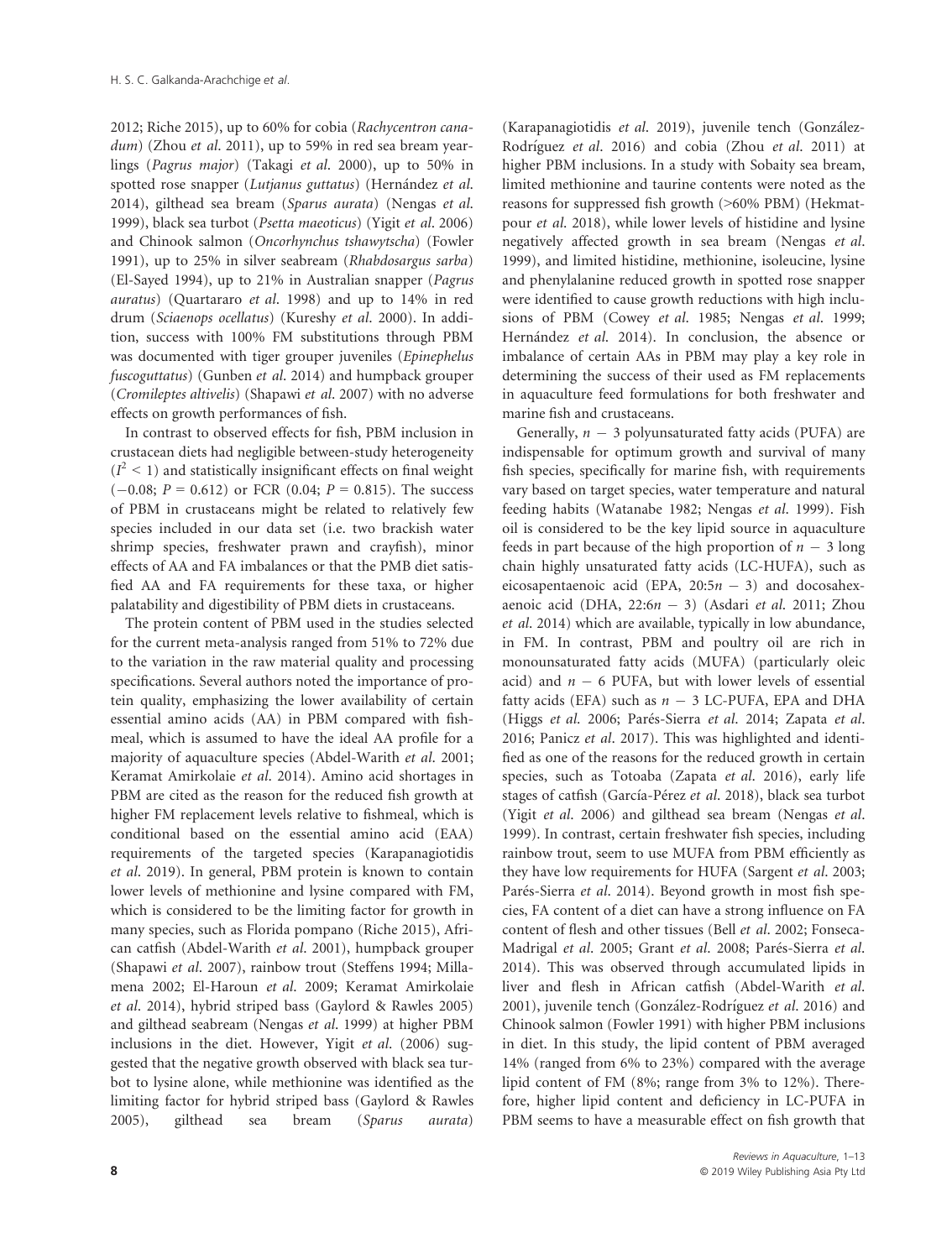might explain some of the observed between-study heterogeneity observed  $(I^2; \text{Tables } 1, 2)$ .

Another possible reason for the variation in responses of fish and crustaceans fed PBM containing diets could be due to differences in digestibility of the different PBM categories (Dong et al. 1993). Lower digestibility values for the diets with higher inclusion levels of PBM were noted with rainbow trout (Alexis et al. 1985; Keramat Amirkolaie et al. 2014), red drum (Gaylord & Gatlin 1996), tilapia (Hanley 1987), African catfish (Abdel-Warith et al. 2001), humpback grouper (Shapawi et al. 2007) and spotted rose snapper (Hasan et al. 1997) compared with the diets with FM. However, Badillo et al. (2014) and Yan et al. (2014) revealed higher dry matter and protein digestibility of PMB than FM in rainbow trout and Korean rockfish, respectively. When it comes to shrimp, the majority of the studies confirmed the high digestibility of PBM in Pacific white shrimp (Davis & Arnold 2000; Cruz-Suárez *et al*. 2007) and giant tiger prawn, P. monodon (Luo et al. 2012) explaining the potential for complete replacement of FM with PBM without affecting performances (Cruz-Suárez *et al*. 2007).

It was noted by several authors (Davis & Arnold 2000; Cruz-Suárez *et al*. 2007) that PBM substitutions for FM could affect the physical properties of diets, such as reduced water stability, increased water absorption capacity and less pellet hardness, due to higher lipid and fibre content of PBM. Such changes may negatively affect consumption and growth in some fish and crustaceans (Davis & Arnold 2000; Kureshy et al. 2000; Abdel-Warith et al. 2001; Yigit et al. 2006; Cruz-Suárez *et al*. 2007; Shapawi *et al*. 2007; Hernández et al. 2014). Given that commercial feed can be found with high levels of poultry meal, this is likely an artefact of laboratory processing of feed. In any case, each ingredient has an effect on processing which should be considered. Other considerations would include palatability of the meals which can influence feed intake. At last, it is required to mention that the quality of FM (or any ingredient used to replace another) also can vary considerably depending on the freshness of the fish from which it was produced, type of fish, processing conditions, storage conditions etc. Similar to the variability in PBM used between studies, FM also has this variability which could contribute to the final result. This was not captured through this analysis, since the nutritional data of both ingredients (except for protein and lipid level) were rarely analysed or presented in research publications.

## **Conclusions**

Overall, no significant effect on growth was detected with PBM-supplemented diets compared with control diets with 100% FM. Similar trends were observed for all subgroups (mainly freshwater fish, marine water fish and crustaceans)

for final weight. Significantly higher FCR was detected in fish compared with crustaceans and in freshwater fish compared with marine fish. However, FCR for crustaceans and marine fish was not significantly different from control FM diets. Heterogeneity for both response variables in fish was high, emphasizing the necessity of moderators to be included to the study, while extremely low between-study variation was observed in crustaceans, might be due to relatively few species included in the data set, minor effects of AA and FA imbalances of PBM or that the PMB diet satisfied AA and FA requirements for these taxa. In both freshwater and marine fish, effects varied across different species, while level of FM replacement only significantly influenced effect sizes for marine fish. Relatively high unexplained heterogeneity suggests that other factors, such as nutritional quality (specifically amino acids or fatty acids), palatability and digestibility of PBM, could also mediate the influence of PBM supplements on the growth and FCR of fish.

#### Acknowledgements

We would like to express our gratitude and appreciation to those who have taken time to critically review earlier versions of this manuscript as well as the researchers of the original scientific publications used in this study. This project was supported by the Alabama Agricultural Experiment Station and the Hatch Program of the National Institute of Food and Agriculture, U.S. Department of Agriculture.

## References

- Abdel-Warith A, Russell P, Davies S (2001) Inclusion of a commercial poultry by-product meal as a protein replacement of fish meal in practical diets for African catfish Clarias gariepinus (Burchell 1822). Aquaculture Research 32: 296–305.
- Abdul-Halim HH, Aliyu-Paiko M, Hashim R (2014) Partial replacement of fish meal with poultry by-product meal in diets for snakehead, Channa striata (Bloch, 1793), fingerlings. Journal of the World Aquaculture Society 45: 233–241.
- Alexis MN, Papaparaskeva-Papoutsoglou E, Theochari V (1985) Formulation of practical diets for rainbow trout (Salmo gairdneri) made by partial or complete substitution of fish meal by poultry by-products and certain plant by-products. Aquaculture 50: 61–73.
- Appelbaum S, Birkan V, Prilutzky A (1996) Use of chicken meal as a substitute for fish meal in the diet of young eels. Archiwum Rybactwa Polskiego 4: 141–145.
- Asdari R, Aliyu-Paiko M, Hashim R, Ramachandran S (2011) Effects of different dietary lipid sources in the diet for Pangasius hypophthalmus (Sauvage, 1878) juvenile on growth performance, nutrient utilization, body indices and muscle and liver fatty acid composition. Aquaculture Nutrition 17: 44–53.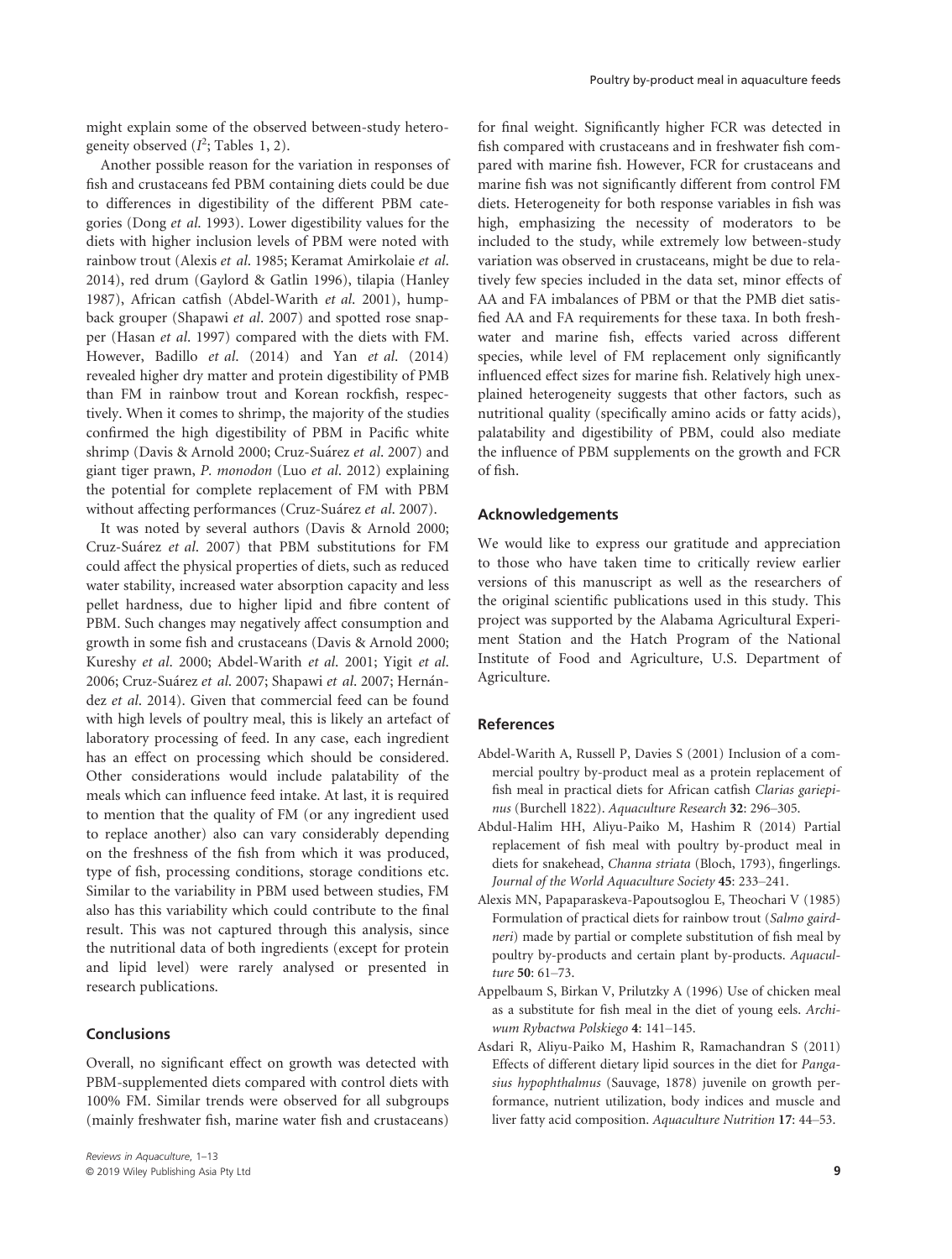- Badillo D, Herzka SZ, Viana MT (2014) Protein retention assessment of four levels of poultry by-product substitution of fishmeal in rainbow trout (Oncorhynchus mykiss) diets using stable isotopes of nitrogen  $(\delta15N)$  as natural tracers. PLoS ONE 9: e107523.
- Begg CB, Mazumdar M (1994) Operating characteristics of a rank correlation test for publication bias. Biometrics 1088–1101.
- Bell JG, Henderson RJ, Tocher DR, McGhee F, Dick JR, Porter A et al. (2002) Substituting fish oil with crude palm oil in the diet of Atlantic salmon (Salmo salar) affects muscle fatty acid composition and hepatic fatty acid metabolism. The Journal of Nutrition 132: 222–230.
- Borenstein M, Hedges L, Higgins J, Rothstein H (2009) Introduction to Meta-Analysis. John Wiley & Sons Ltd, Chichester.
- Bureau D, Harris A, Cho C (1999) Apparent digestibility of rendered animal protein ingredients for rainbow trout (Oncorhynchus mykiss). Aquaculture 180: 345–358.
- Bureau D, Harris A, Bevan D, Simmons L, Azevedo P, Cho C (2000) Feather meals and meat and bone meals from different origins as protein sources in rainbow trout (Oncorhynchus mykiss) diets. Aquaculture 181: 281–291.
- Cooper H, Hedges LV, Valentine JC (2009) The Handbook of Research Synthesis and Meta-analysis. Russell Sage Foundation, New York.
- Cowey CB, Mackie AM, Bell J (1985) Nutrition and Feeding in Fish. Academic Press, London.
- Cruz-Suárez LE, Nieto-López M, Guajardo-Barbosa C, Tapia-Salazar M, Scholz U, Ricque-Marie D (2007) Replacement of fish meal with poultry by-product meal in practical diets for Litopenaeus vannamei, and digestibility of the tested ingredients and diets. Aquaculture 272: 466–476.
- Davies S, Williamson J, Robinson M, Bateson R (1989). Practical inclusion levels of common animal by-products in complete diets for tilapia (Oreochromis mossambicus, Peters). Proceedings of the 3 International Symposium on Feeding and Nutrition of Fish, Toba, Japan, pp. 325–332.
- Davis DA, Arnold C (2000) Replacement of fish meal in practical diets for the Pacific white shrimp, Litopenaeus vannamei. Aquaculture 185: 291–298.
- Dawson MR, Alam MS, Watanabe WO, Carroll PM, Seaton PJ (2018) Evaluation of poultry by-product meal as an alternative to fish meal in the diet of juvenile black sea bass reared in a recirculating aquaculture system. North American Journal of Aquaculture 80: 74–87.
- Dong FM, Hardy RW, Haard NF, Barrows FT, Rasco BA, Fairgrieve WT et al. (1993) Chemical composition and protein digestibility of poultry by-product meals for salmonid diets. Aquaculture 116: 149–158.
- Egger M, Smith GD, Schneider M, Minder C (1997) Bias in meta-analysis detected by a simple, graphical test. BMJ 315: 629–634.
- El-Haroun E, Azevedo P, Bureau D (2009) High dietary incorporation levels of rendered animal protein ingredients on performance of rainbow trout Oncorhynchus mykiss (Walbaum, 1972). Aquaculture 290: 269–274.
- El-Sayed A-FM (1994) Evaluation of soybean meal, spirulina meal and chicken offal meal as protein sources for silver seabream (Rhabdosargus sarba) fingerlings. Aquaculture 127: 169– 176.
- El-Sayed AF (1998) Total replacement of fish meal with animal protein sources in Nile tilapia, Oreochromis niloticus (L.), feeds. Aquaculture Research 29: 275–280.
- Emre Y, Sevgili H, Diler İ (2003) Replacing fish meal with poultry by-product meal in practical diets for mirror carp (Cyprinus carpio) fingerlings. Turkish Journal of Fisheries and Aquatic Sciences 3: 81–85.
- Fasakin E, Serwata R, Davies S (2005) Comparative utilization of rendered animal derived products with or without composite mixture of soybean meal in hybrid tilapia (Oreochromis niloticus  $\times$  Oreochromis mossambicus) diets. Aquaculture 249: 329–338.
- Fonseca-Madrigal J, Karalazos V, Campbell P, Bell JG, Tocher DR (2005) Influence of dietary palm oil on growth, tissue fatty acid compositions, and fatty acid metabolism in liver and intestine in rainbow trout (Oncorhynchus mykiss). Aquaculture Nutrition 11: 241–250.
- Fowler L (1991) Poultry by-product meal as a dietary protein source in fall chinook salmon diets. Aquaculture 99: 309–321.
- Gallagher ML, Degani G (1988) Poultry meal and poultry oil as sources of protein and lipid in the diet of European eels (Anguilla anguilla). Aquaculture 73: 177–187.
- García-Pérez OD, Cruz-Valdez JC, Ramírez-Martínez C, Villarreal-Cavazos D, Gamboa-Delgado J (2018) Exploring the contribution of dietary protein from poultry by-product meal and fish meal to the growth of catfish Ictalurus punctatus by means of nitrogen stable isotopes. Latin American Journal of Aquatic Research 46: 37–44.
- Garza De Yta A, Davis DA, Rouse DB, Ghanawi J, Saoud IP (2012) Evaluation of practical diets containing various terrestrial protein sources on survival and growth parameters of redclaw crayfish Cherax quadricarinatus. Aquaculture Research, 43: 84–90.
- Gaylord TG, Gatlin DM III (1996) Determination of digestibility coefficients of various feedstuffs for red drum (Sciaenops ocellatus). Aquaculture, 139: 303–314.
- Gaylord TG, Rawles SD (2005) The modification of poultry byproduct meal for use in hybrid striped bass Morone chrysops  $\times$  M. saxatilis diets. Journal of the World Aquaculture Society 36: 363–374.
- González-Rodríguez Á, Celada JD, Carral JM, Sáez-Royuela M, García V, Fuertes JB (2016) Evaluation of poultry by-product meal as partial replacement of fish meal in practical diets for juvenile tench (Tinca tinca L.). Aquaculture Research 47: 1612–1621.
- Grant AA, Baker D, Higgs DA, Brauner CJ, Richards JG, Balfry SK et al. (2008) Effects of dietary canola oil level on growth, fatty acid composition and osmoregulatory ability of juvenile fall chinook salmon (Oncorhynchus tshawytscha). Aquaculture 277: 303–312.
- Gunben EM, Senoo S, Yong A, Shapawi R (2014) High potential of poultry by-product meal as a main protein source in the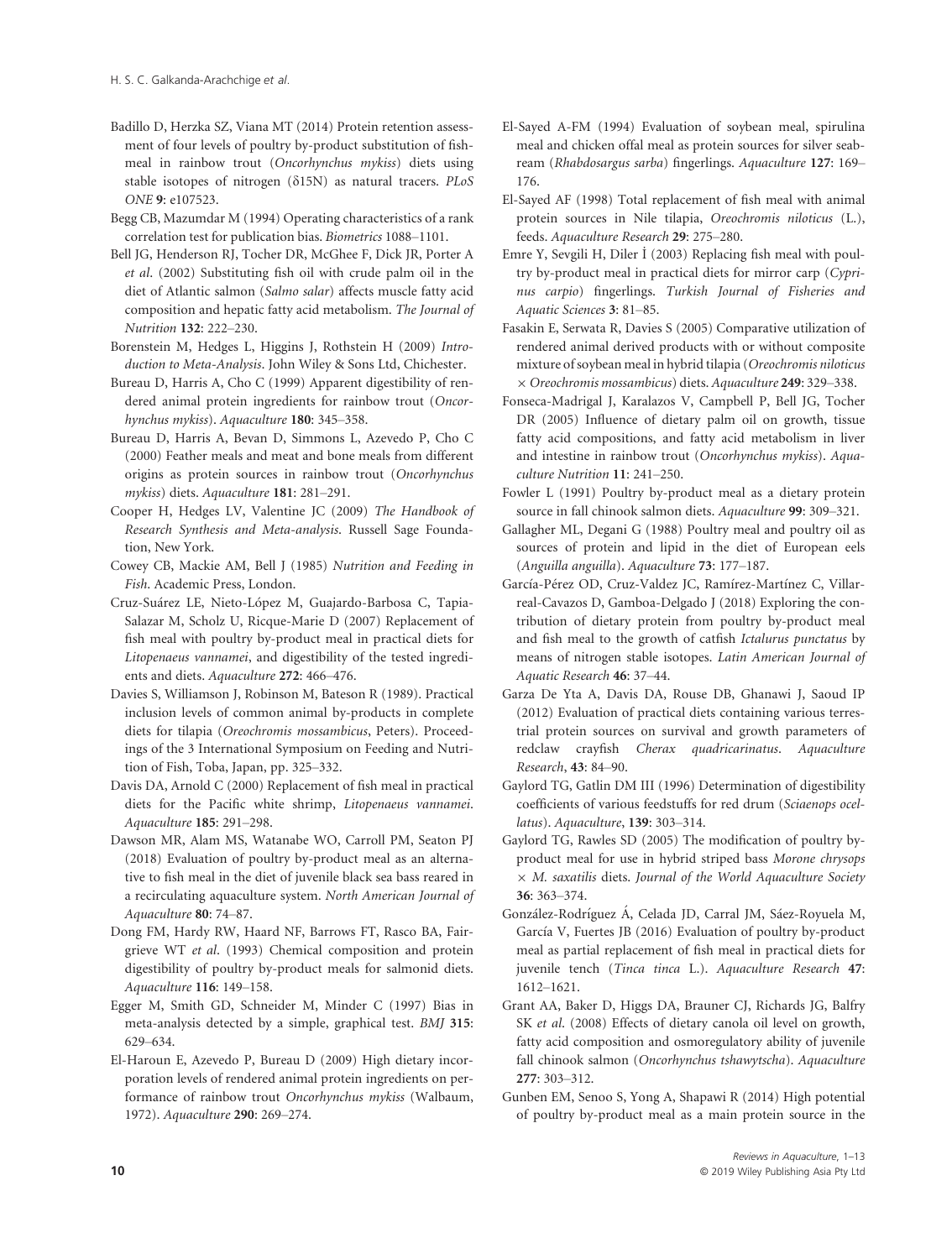formulated feeds for a commonly cultured grouper in Malaysia (Epinephelus fuscoguttatus). Sains Malaysiana 43: 399–405.

- Han D, Shan X, Zhang W, Chen Y, Wang Q, Li Z et al. (2018) A revisit to fishmeal usage and associated consequences in Chinese aquaculture. Reviews in Aquaculture 10: 493–507.
- Hanley F (1987) The digestibility of foodstuffs and the effects of feeding selectivity on digestibility determinations in tilapia, Oreochromis niloticus (L). Aquaculture 66: 163–179.
- Harbord RM, Harris RJ, Sterne JA (2009) Updated tests for small-study effects in meta-analyses. The Stata Journal 9: 197– 210.
- Hardy RW (2010) Utilization of plant proteins in fish diets: effects of global demand and supplies of fishmeal. Aquaculture Research 41: 770–776.
- Hasan M, Das P (1993) A preliminary study on the use of poultry offal meal as dietary protein source for the fingerling of Indian major carp Labeo rohita (Hamilton). Fish nutrition in practice: 4th international symposium on fish nutrition and feeding, pp. 793–801, Biarritz, France.
- Hasan M, Akand A, Siddiqua A (1993) Studies on poultry offal meal and silk worm pupae meal as dietary protein sources for Indian major carp, Catla catla (Hamilton). Bangladesh Journal of Training and Development 6: 55–66.
- Hasan M, Haq M, Das P, Mowlah G (1997) Evaluation of poultry-feather meal as a dietary protein source for Indian major carp, Labeo rohita fry. Aquaculture 151: 47–54.
- Hedges LV (1992) Meta-analysis. Journal of Educational Statistics 17: 279–296.
- Hegedüs M, Bokori J, Andrasofszky E, Kövári L (1990) Optimizing protein quality of mixtures of blood meal, feather meal and bone meal. Acta Veterinaria Hungarica 38: 143–152.
- Hekmatpour F, Kochanian P, Marammazi JG, Zakeri M, Mousavi S-M (2018) Inclusion of poultry by-product meal in the diet of Sparidentex hasta: effects on production performance, digestibility and nutrient retention. Animal Feed Science and Technology 241: 173–183.
- Hernández C, Olvera-Novoa M, Hardy R, Hermosillo A, Reyes C, González B (2010) Complete replacement of fish meal by porcine and poultry by-product meals in practical diets for fingerling Nile tilapia Oreochromis niloticus: digestibility and growth performance. Aquaculture Nutrition 16: 44–53.
- Hernández C, Osuna-Osuna L, Benitez-Hernandez A, Sanchez-Gutierrez Y, González-Rodríguez B, Dominguez-Jimenez P (2014) Replacement of fish meal by poultry by-product meal, food grade, in diets for juvenile spotted rose snapper (Lutjanus guttatus). Latin American Journal of Aquatic Research 42: 111–120.
- Higgins JP, Green S (2008) Cochrane Handbook for Systematic Reviews of Interventions. John Wiley & Sons Ltd, Hoboken, NJ.
- Higgins JP, Thompson SG (2002) Quantifying heterogeneity in a meta-analysis. Statistics in Medicine 21: 1539–1558.
- Higgs DA, Balfry SK, Oakes JD, Rowshandeli M, Skura BJ, Deacon G (2006) Efficacy of an equal blend of canola oil and poultry fat as an alternate dietary lipid source for Atlantic

salmon (Salmo salar L.) in sea water. I: effects on growth performance, and whole body and fillet proximate and lipid composition. Aquaculture Research 37: 180–191.

- Karapanagiotidis IT, Psofakis P, Mente E, Malandrakis E, Golomazou E (2019) Effect of fishmeal replacement by poultry byproduct meal on growth performance, proximate composition, digestive enzyme activity, haematological parameters and gene expression of gilthead seabream (Sparus aurata). Aquaculture Nutrition 25: 3–14.
- Keramat Amirkolaie A, Shahsavari M, Hedayatyfard M (2014) Full replacement of fishmeal by poultry by-product meal in rainbow trout, Oncorhynchus mykiss (Walbaum, 1972) diet. Iranian Journal of Fisheries Sciences 13: 1069–1081.
- Kureshy N, Davis DA, Arnold C (2000) Partial replacement of fish meal with meat-and-bone meal, flash-dried poultry byproduct meal, and enzyme-digested poultry by-product meal in practical diets for juvenile red drum. North American Journal of Aquaculture 62: 266–272.
- Liberati A, Altman DG, Tetzlaff J, Mulrow C, Gøtzsche PC, Ioannidis JP et al. (2009) The PRISMA statement for reporting systematic reviews and meta-analyses of studies that evaluate health care interventions: explanation and elaboration. PLoS Medicine 6: e1000100.
- Lim C, Dominy W (1990) Evaluation of soybean meal as a replacement for marine animal protein in diets for shrimp (Penaeus vannamei). Aquaculture 87: 53–63.
- Luo L, Wang J, Pan Q, Xue M, Wang Y, Wu X et al. (2012) Apparent digestibility coefficient of poultry by-product meal (PBM) in diets of Penaeus monodon (Fabricius) and Litopenaeus vannamei (Boone), and replacement of fishmeal with PBM in diets of P. monodon. Aquaculture Research 43: 1223– 1231.
- Mallison A (2013) Marine Ingredients Overview. Intrafish Investment Forum, London.
- Mente E, Coutteau P, Houlihan D, Davidson I, Sorgeloos P (2002) Protein turnover, amino acid profile and amino acid flux in juvenile shrimp Litopenaeus vannamei: effects of dietary protein source. Journal of Experimental Biology 205: 3107– 3122.
- Millamena OM (2002) Replacement of fish meal by animal byproduct meals in a practical diet for grow-out culture of grouper Epinephelus coioides. Aquaculture 204: 75–84.
- Najafabadi HJ, Moghaddam HN, Pourreza J, Shahroudi FE, Golian A (2007) Determination of chemical composition, mineral contents, and protein quality of poultry by-product meal. International Journal of Poultry Science 6: 875–882.
- Nakagawa S, Santos ES (2012) Methodological issues and advances in biological meta-analysis. Evolutionary Ecology 26: 1253–1274.
- Nakagawa S, Noble DW, Senior AM, Lagisz M (2017) Metaevaluation of meta-analysis: ten appraisal questions for biologists. BMC Biology 15: 18.
- Nengas I, Alexis MN, Davies SJ (1999) High inclusion levels of poultry meals and related byproducts in diets for gilthead seabream Sparus aurata L. Aquaculture 179: 13–23.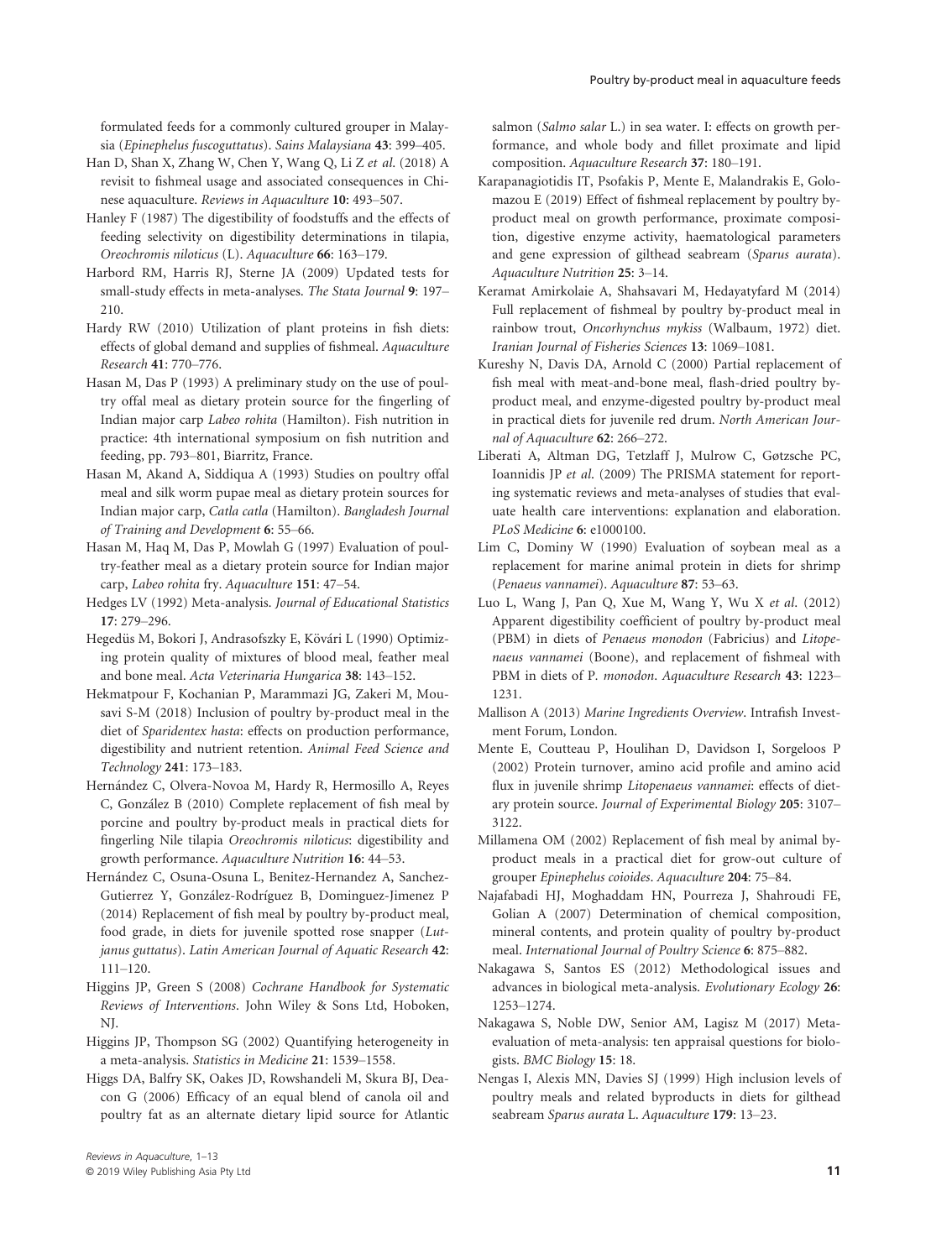- Oliva-Teles A, Enes P, Peres H (2015) Replacing fishmeal and fish oil in industrial aquafeeds for carnivorous fish. In: Feed and Feeding Practices in Aquaculture, pp. 203–233. Woodhead Publishing, Cambridge.
- Panicz R, Zochowska-Kujawska J, Sadowski J, Sobczak M (2017) \_ Effect of feeding various levels of poultry by-product meal on the blood parameters, filet composition and structure of female tenches (Tinca tinca). Aquaculture Research 48: 5373– 5384.
- Parés-Sierra G, Durazo E, Ponce MA, Badillo D, Correa-Reyes G, Viana MT (2014) Partial to total replacement of fishmeal by poultry by-product meal in diets for juvenile rainbow trout (Oncorhynchus mykiss) and their effect on fatty acids from muscle tissue and the time required to retrieve the effect. Aquaculture Research 45: 1459–1469.
- Preisser EL, Bolnick DI, Benard MF (2005) Scared to death? The effects of intimidation and consumption in predator–prey interactions. Ecology 86: 501–509.
- Quartararo N, Allan G, Bell J (1998) Replacement of fish meal in diets for Australian snapper, Pagrus auratus. Aquaculture 166: 279–295.
- R Core Team (2013) R: A Language and Environment for Statistical Computing. R Foundation for Statistical Computing, Vienna.
- Rawles S, Thompson K, Brady Y, Metts L, Aksoy M, Gannam A et al. (2011) Effects of replacing fish meal with poultry byproduct meal and soybean meal and reduced protein level on the performance and immune status of pond-grown sunshine bass (Morone chrysops  $\times$  M. saxatilis). Aquaculture Nutrition 17: e708–e721.
- Riche M (2015) Nitrogen utilization from diets with refined and blended poultry by-products as partial fish meal replacements in diets for low-salinity cultured Florida pompano, Trachinotus carolinus. Aquaculture 435: 458–466.
- Robinson EH, Li MH, Manning BE (2001) A Practical Guide to Nutrition, Feeds, and Feeding of Catfish. Office of Agricultural Communications, Division of Agriculture, Forestry, Mississippi State University, Mississippi State, MS.
- Rosenberg MS, Rothstein HR, Gurevitch J (2013) Effect sizes: conventional choices and calculations. Handbook of Metaanalysis in Ecology and Evolution 61–71.
- Rossi W Jr, Davis DA (2012) Replacement of fishmeal with poultry by-product meal in the diet of Florida pompano Trachinotus carolinus L. Aquaculture, 338: 160–166.
- Sargent JR, Tocher DR, Bell JG (2003) The Lipids. Fish Nutrition. Elsevier, New York.
- Shapawi R, Ng W-K, Mustafa S (2007) Replacement of fish meal with poultry by-product meal in diets formulated for the humpback grouper, Cromileptes altivelis. Aquaculture 273: 118–126.
- Shiau S-Y (1998) Nutrient requirements of penaeid shrimps. Aquaculture 164: 77–93.
- Steffens W (1994) Replacing fish meal with poultry by-product meal in diets for rainbow trout, Oncorhynchus mykiss. Aquaculture 124: 27–34.
- Sterne JA, Sutton AJ, Ioannidis JP, Terrin N, Jones DR, Lau J et al. (2011) Recommendations for examining and interpreting funnel plot asymmetry in meta-analyses of randomised controlled trials. BMJ 343: d4002.
- Tacon AG, Metian M (2015) Feed matters: satisfying the feed demand of aquaculture. Reviews in Fisheries Science & Aquaculture 23: 1–10.
- Tacon AG, Hasan MR, Subasinghe RP & FAO (2006) Use of Fishery Resources as Feed Inputs to Aquaculture Development: Trends and Policy Implications. Food and Agriculture Organization of the United Nations, Rome.
- Tacon AG, Metian M, Hasan MR (2009) Feed Ingredients and Fertilizers for Farmed Aquatic Animals: Sources and Composition. Food and Agriculture Organization of the United Nations (FAO), Rome.
- Takagi S, Hosokawa H, Shimeno S, Ukawa M (2000) Utilization of poultry by-product meal in a diet for red sea bream Pagrus major. Bulletin of the Japanese Society of Scientific Fisheries (Japan) 66, 428–438.
- Troell M, Naylor RL, Metian M, Beveridge M, Tyedmers PH, Folke C et al. (2014). Does aquaculture add resilience to the global food system? Proceedings of the National Academy of Sciences 111, 13257–13263.
- Viechtbauer W (2010) Conducting meta-analyses in R with the metafor package. Journal of Statistical Software 36: 1–48.
- Wang Y, Wang F, Ji WX, Han H, Li P (2015) Optimizing dietary protein sources for Japanese sea bass (Lateolabrax japonicus) with an emphasis on using poultry by-product meal to substitute fish meal. Aquaculture Research 46: 874–883.
- Watanabe T (1982) Lipid nutrition in fish. Comparative Biochemistry and Physiology Part B: Comparative Biochemistry 73:  $3 - 15$ .
- Webster CD, Tiu LG, Margan AM, Gannam A (1999) Effect of partial and total replacement of fishmeal on growth and body composition of sunshine bass, Morone chrysops X M. saxatilis, fed practical diets. Journal of the World Aquaculture Society 30: 443–453.
- Webster CD, Thompson KR, Morgan AM, Grisby EJ, Gannam AL (2000) Use of hempseed meal, poultry by-product meal, and canola meal in practical diets without fish meal for sunshine bass (Morone chrysops $\times$  M. saxatilis). Aquaculture 188: 299–309.
- Yan Q, Zhu X, Yang Y, Han D, Xie S (2014) Feasibility of partial replacement of fishmeal with proteins from different sources in diets of Korean rockfish (Sebastes schlegeli). Journal of Ocean University of China 13: 1054–1060.
- Yigit M, Erdem M, Koshio S, Ergün S, Türker A, Karaali B (2006) Substituting fish meal with poultry by-product meal in diets for black Sea turbot Psetta maeotica. Aquaculture Nutrition 12: 340–347.
- Yu Y (2006) Use of poultry by-product meal, and meat and bone meal. In: Ng WK, Ng CK (eds) Asian Aquafeeds: Current Developments in the Aquaculture Feed Industry, pp. 19–39. Malaysian Fisheries Soc. Occasional Publication, Kuala Lumpur.